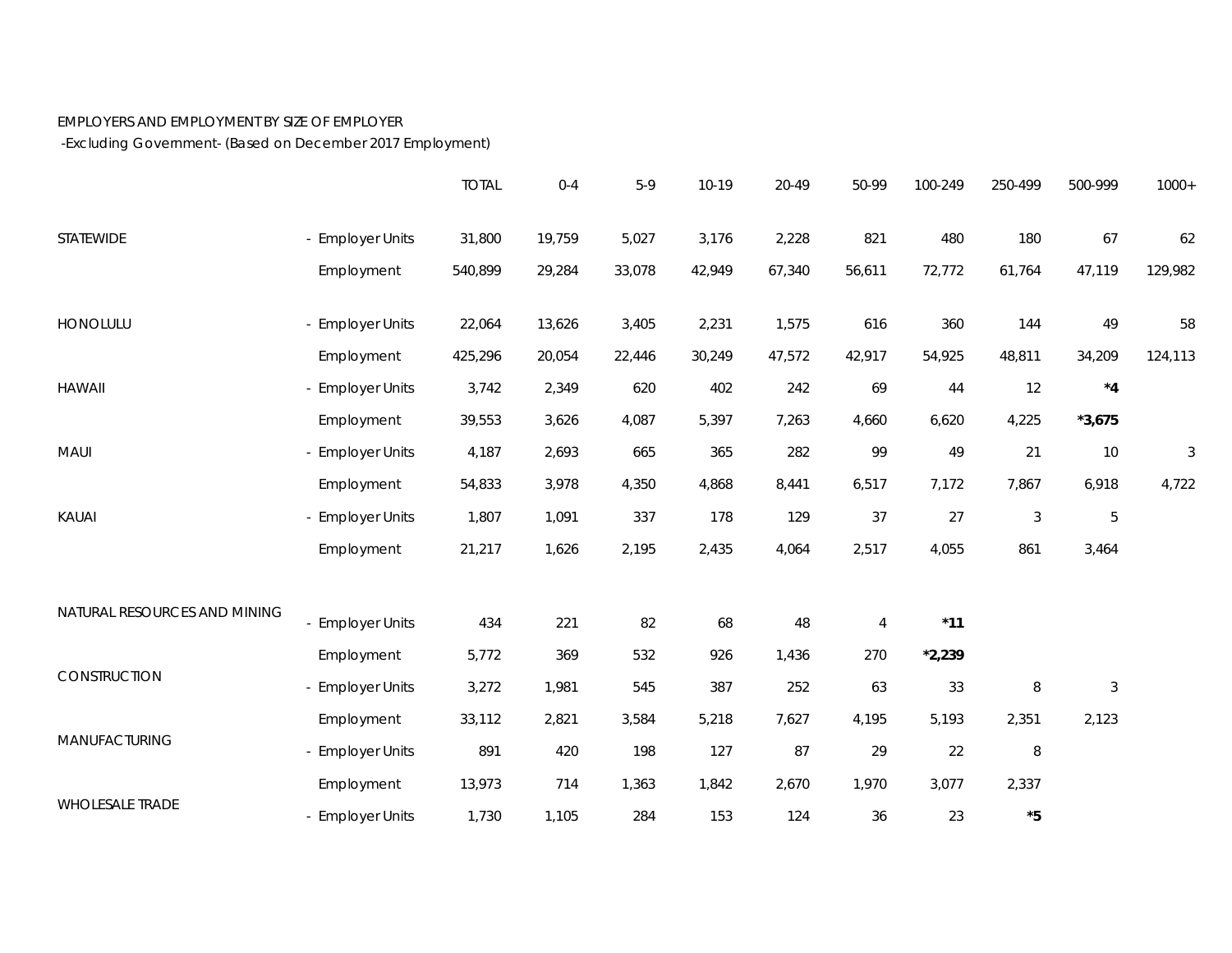## EMPLOYERS AND EMPLOYMENT BY SIZE OF EMPLOYER

-Excluding Government- (Based on December 2017 Employment)

|                                                                                                                |                       | <b>TOTAL</b> | $0 - 4$ | $5-9$ | $10-19$ | 20-49 | 50-99       | 100-249     | 250-499        | 500-999        | $1000+$     |
|----------------------------------------------------------------------------------------------------------------|-----------------------|--------------|---------|-------|---------|-------|-------------|-------------|----------------|----------------|-------------|
| RETAIL TRADE                                                                                                   | Employment            | 17,106       | 1,664   | 1,880 | 2,022   | 3,779 | 2,379       | 3,628       | $*1,754$       |                |             |
|                                                                                                                | - Employer Units      | 2,719        | 1,384   | 574   | 314     | 233   | 92          | 75          | 25             | $10$           | 12          |
| <b>TRANSPORTATION AND UTILITIES</b>                                                                            | Employment            | 77,075       | 2,600   | 3,771 | 4,187   | 7,016 | 6,318       | 11,478      | 8,524          | 7,281          | 25,900      |
|                                                                                                                | - Employer Units      | 856          | 388     | 162   | 114     | 100   | 45          | 20          | 18             | $\overline{4}$ | $\mathbf 5$ |
|                                                                                                                | Employment            | 32,924       | 586     | 1,083 | 1,590   | 2,842 | 3,067       | 3,029       | 6,084          | 2,977          | 11,666      |
| <b>INFORMATION</b>                                                                                             | - Employer Units      | 521          | 378     | 58    | 27      | 30    | 16          | $\mathbf 5$ | $^{\star}7$    |                |             |
| <b>FINANCE AND INSURANCE</b>                                                                                   | Employment            | 8,451        | 419     | 376   | 344     | 883   | 1,120       | 956         | $*4,353$       |                |             |
|                                                                                                                | - Employer Units      | 1,033        | 723     | 139   | 78      | 40    | 23          | 18          | $\overline{7}$ | $^{\star}5$    |             |
| REAL ESTATE AND RENTAL AND<br><b>LEASING</b>                                                                   | Employment            | 18,446       | 1,106   | 868   | 1,083   | 1,176 | 1,671       | 2,392       | 2,167          | *7983          |             |
|                                                                                                                | - Employer Units      | 1,569        | 1,180   | 207   | 89      | 56    | 20          | 12          | $^{\star}5$    |                |             |
|                                                                                                                | Employment            | 11,690       | 1,839   | 1,359 | 1,183   | 1,691 | 1,354       | 1,768       | $*2,496$       |                |             |
| PROFESSIONAL AND TECHNICAL<br><b>SERVICES</b>                                                                  | - Employer Units      | 4,276        | 3,333   | 453   | 269     | 147   | 55          | $*19$       |                |                |             |
| MANAGEMENT OF COMPANIES AND<br><b>ENTERPRISES</b>                                                              | Employment            | 22,070       | 4,349   | 2,987 | 3,641   | 4,388 | 3,684       | $*3,021$    |                |                |             |
|                                                                                                                | <b>Employer Units</b> | 255          | 202     | 21    | 12      | 8     | $\mathsf q$ | $^{\star}3$ |                |                |             |
|                                                                                                                | Employment            | 3,082        | 233     | 149   | 190     | 207   | 607         | $*1,696$    |                |                |             |
| ADMINISTRATIVE & SUPPORT & WASTE<br>MANAGEMENT & REMEDIATION<br><b>SERVICES</b><br><b>EDUCATIONAL SERVICES</b> | <b>Employer Units</b> | 2,310        | 1,462   | 294   | 232     | 159   | 79          | 48          | 21             | 6              | 9           |
|                                                                                                                | Employment            | 64,737       | 1,960   | 1,863 | 3,106   | 5,031 | 5,424       | 7,272       | 7,676          | 3,910          | 28,495      |
|                                                                                                                | - Employer Units      | 638          | 387     | 104   | 59      | 49    | 17          | 14          | $\sqrt{4}$     | $*_{4}$        |             |
| HEALTH CARE AND SOCIAL<br><b>ASSISTANCE</b>                                                                    | Employment            | 15,463       | 497     | 683   | 780     | 1,533 | 1,241       | 2,098       | 1,448          | $*7,183$       |             |
|                                                                                                                | - Employer Units      | 3,068        | 1,725   | 692   | 301     | 159   | 81          | 62          | 29             | $\mathsf q$    | 10          |